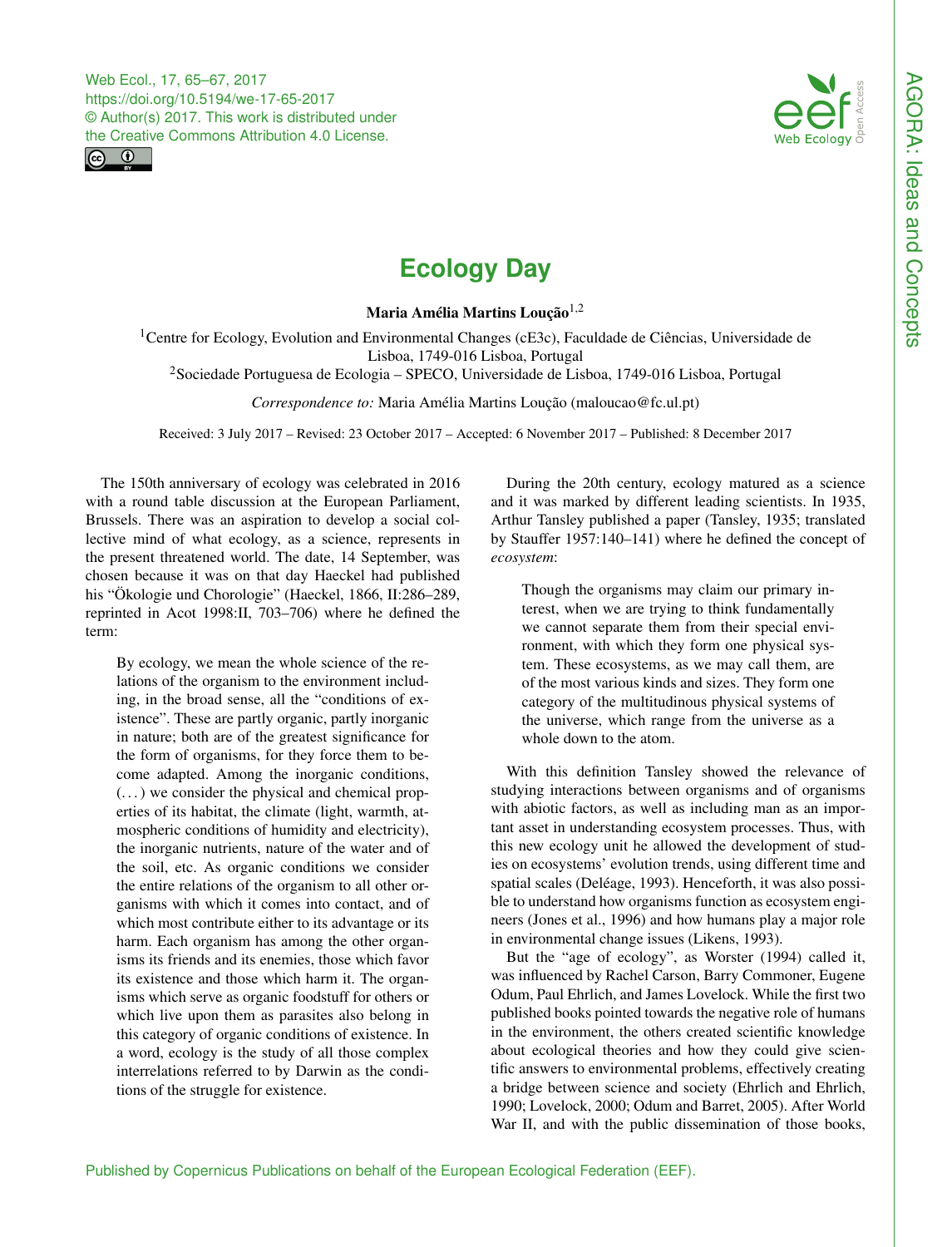ecology became a political movement to fight environmental policies within society. Many other people, besides biologists and scientists, took part in this movement. But while some viewed humans as a force opposing nature, ecologists considered humans just as another animal species in nature. The science of ecology ends up defending the same values of protecting natural environment from destruction, but it uses scientific data to justify the options (Likens, 1993; Chapin III et al., 2002).

Costanza et al. (1997) estimated the value of ecosystem services raising the contribution of ecosystems and their evaluation to sustainable human well-being. This work had a broader impact on the scientific community with the development of numerous works, debates, and on-the-ground evaluations in different parts of the world. However, only in 2005 after the United Nations published the first Millennium Ecosystem Assessment did the notion of ecosystem destruction and its impact on global changes and human safety have a significant impact on society and politics (Rockström et al., 2009; de Groot et al., 2012; Costanza et al., 2014). Henceforth, the concept of human ecological footprint became a measure of human impact on our planet, and as a signa for the need to use a different approach to obtain prosperity based on well-being. The critical importance of ecosystem services challenges ecologists to establish an effective bridge between ecological and economical approaches (Costanza, 2012). This highlights the need for better measurements, good on-ground data, and new scientific approaches to develop more credible models adapted to today's society perceptions and problems (Carpenter et al., 2009).

Presently, ecologists are researchers that work in interdisciplinary teams to tackle the complexity of ecosystems and to provide predictable scenarios and operational solutions relevant for the sustainability of our world. In the present century, ecology is an integrative science that provides explanations about the challenges we face today that can reframe the relation between humans and nature. Today, the science of ecology is providing the knowledge necessary to reach the "sustainable development goals" of the United Nations.

Ecological data and knowledge can prove valuable in tackling economic challenges and health problems in order to create a more sustainable biosphere and a more equitable society based on a transdisciplinary paradigm. We need to reframe the definition of a scientist, an ecologist, who can work either with molecular biologists to understand the evolutionary histories of species in ecosystems or with microbiologists to convey the role of understudied microbes in the whole ecosystem functioning. Ecologists can go either to the sea to look for the trophic chains responsible for fish management and carbon sink or to the ice sheets to understand how the loss of function within those limiting ecosystems has a bigger impact on climate change. Ecologists contribute to filling the knowledge gap with regards to ecosystem complexities. For that they can also use both satellites and sophisticated computer programs to model large environmental changes and predict further consequences.

Ecologists should also be able to communicate with citizens using a clear and simple, understandable scientific message. But they also need to show their endeavors, challenges, and breakthroughs for people to understand that science is not a tangible and immutable object that can be overcome without obstacles.

Following the political messages addressed last year in European Parliament during the 150th anniversary of ecology, the Portuguese Ecological Society (SPECO) proposed 14 September as the day to host different kinds of public and media events closely related to ecology, in a broad sense. This initiative is apparently not the first one. Other institutions all over the world are using different dates to celebrate "Ecology Day", sometimes combined with "ecological footprint" and focused on the relationship between humans and the environment.

We propose concentrating these diverse and sparse activities on this particular day, with a historic meaning, to give the opportunity to citizens of all ages to freely speak with ecologists, to develop practical workshops, to visit field experiments, particularly those in LTER (Long Term Ecological Research Network), to discuss basic and applied approaches, and to visit museums or exhibitions related to ecology. Dissemination of all these events is the core of our entire mission – which means reaching the media and different audiences. Together these activities will be launched on web pages and may constitute an umbrella of the different ecological societies all over the world, for those who want to participate. The great mission of this celebration should be to show ecology as a science to the public. Staying together within this mission we believe we could potentially convey the importance of ecology and ecosystem studies to people outside the scientific community, including policymakers and economists.

**Competing interests.** The authors declare that they have no conflict of interest.

Edited by: Jutta Stadler Reviewed by: Roland Brandl and one anonymous referee

## **References**

- Carpenter, S. R., Mooney, H. A., Agard, J., Capistrano, D., DeFries, R. S., Díaz, S., Dietz, T., Duraiappah, A. K., Oteng-Yeboah, A., Pereira, H. M., Perrings, C., Reid, W. V., Sarukhan, J., Scholes, R. J., and Whyte, A.: Science for managing ecosystem services: Beyond the Millennium Ecosystem Assessment, P. Natl. Acad. Sci. USA, 106, 1305–1312, 2009.
- Chapin III, F., Matson, P., and Mooney, H.: Principles of Terrestrial Ecosystem Ecology, Springer-Verlag, New York, USA, 2002.